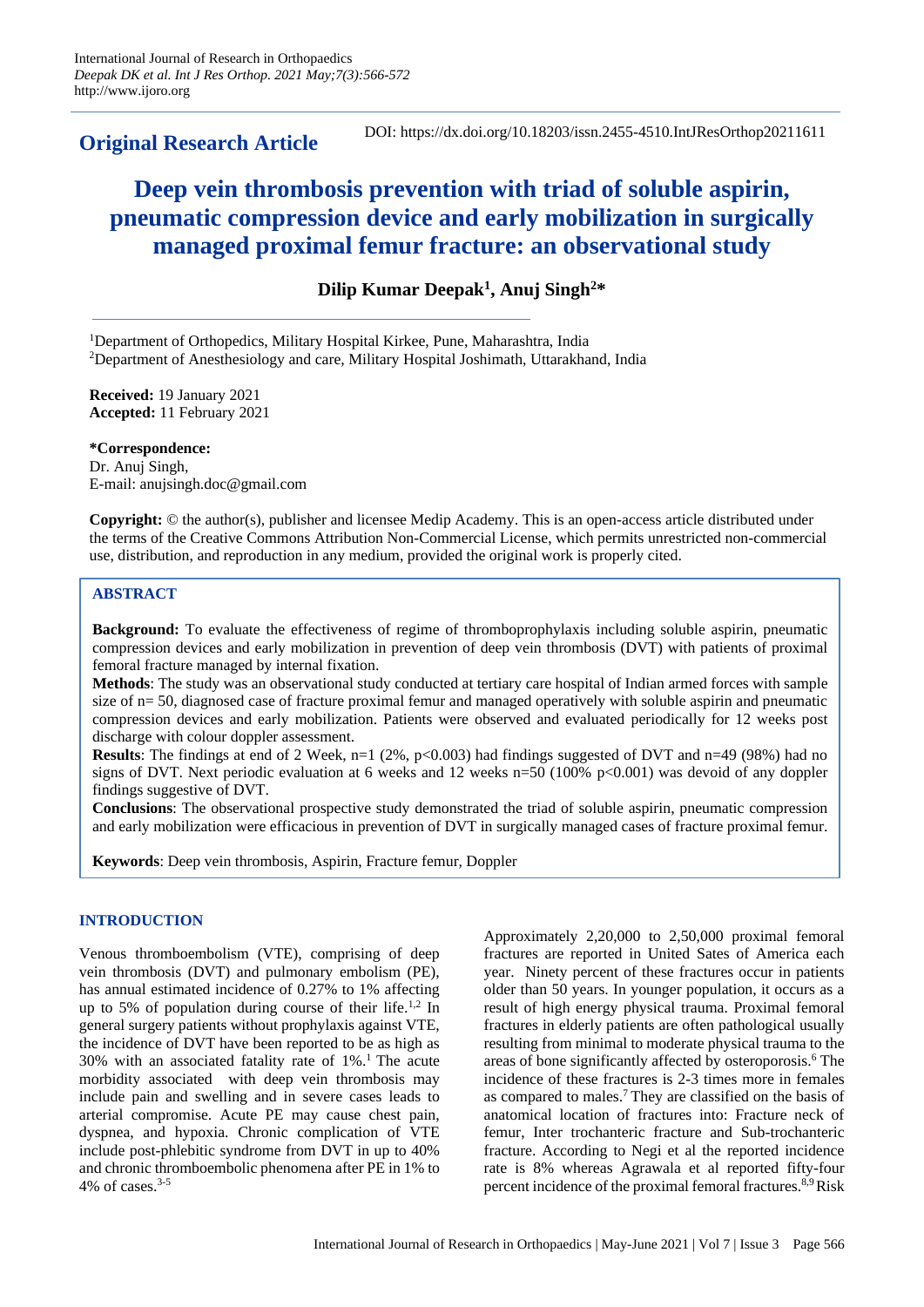of sustaining the proximal femoral fractures multiplies every year after the age of 50 years. The risk factors for proximal femoral fractures include: osteoporosis, a maternal history of hip fractures, pelvic and lower extremity fractures, head injury, prolonged immobilization, excessive alcohol consumption, high caffeine intake, physical activity, low body weight, previous hip fracture, visual impairment, dementia, smoking, and the psychotropic medications.<sup>10-15</sup>

Thromboprophylaxis can be achieved by pharmacologic anticoagulation, mechanical prophylaxis and inferior vena cava filter.<sup>16</sup>Coagulopathy is observed in 25% of traumatic injury which is life threatening. Existence of anticoagulant therapy effectively treats symptoms and decreases the recurrent VTE and death. Anticoagulants like Warfarin, unfractionated heparin, low molecular weight heparins, Factor Xa indirect inhibitor Fondaparinux, and the oral IIa inhibitor Melagatran and Ximelagatran are commonly used for chemical thromboprophylaxis. Recombinant human soluble thrombomodulin is a new and highly effective antithrombotic agent.<sup>16</sup> Prophylactic placements of vena cava filters in selected trauma patients may decrease the incidence of PE. The indications for prophylactic inferior vena cava filter insertion include prolonged immobilization with multiple injuries, closed head injury, pelvic fracture, spine fracture and multiple long bone fracture.

Multiple-trauma patients are at increased risk for DVT but are also at increased risk of bleeding, and the use of heparin may be contraindicated. Sequential compression devices (SCDs) are an alternative for DVT prophylaxis. Compression devices provide adequate DVT prophylaxis with a low failure rate and no device-related complications. Immobilization is one of important reasons of VTE. The ambulant patient is far less likely to develop venous thrombosis, but also complications of inactivity like contractures, decubitus ulcers, or osteoporosis (with its associated fatigue fractures), as well as bowel or bladder complications are avoided.<sup>17</sup>

Risk stratification for deep vein thrombosis is primarily done on basis of scores by Rosendaal et al, and Bulger et al.18,19 Wells clinical prediction guide quantifies the pretest probability of DVT, this model enables physician to reliably stratify patients into high, moderate, or low risk categories.

The major goal of thromboprophylaxis is to prevent propagation of thrombus, pulmonary embolism and decrease the risk of loss of venous patency, and post thrombotic syndrome (persistent leg swelling, dermatitis, recurrent cellulitis, and ulceration). The various modalities recommended for prevention of deep vein thrombosis as per American college of chest physicians (ACCP) and the American academy of orthopedic surgeons (AAOS) includes.<sup>30</sup>

(i) Pharmacological therapies: LMWH, anti-coagulants(ii) Mechanical compression devices-(a) Graduated compression stockings (GCS), (b) Intermittent pneumatic compression (IPC), (iii) Early mobilization, (iv) Vena cava filters (v) Multimodal approaches: including combination of above modalities.

## **Table 1: Deep venous thrombosis risk factor scores.**

| <b>Risk factor</b>                                                             |         |                |                | <b>Score</b>   |
|--------------------------------------------------------------------------------|---------|----------------|----------------|----------------|
| Age 41-60 years                                                                |         |                |                | 1              |
| Pregnancy or postpartum within 1<br>month                                      |         |                |                | 1              |
| History of major surgery within 1<br>month                                     | 1       |                |                |                |
| <b>Minor surgery</b>                                                           | 1       |                |                |                |
| <b>Varicose veins</b>                                                          | 1       |                |                |                |
| <b>Swelling of legs</b>                                                        | 1       |                |                |                |
| <b>Inflammatory bowel disease</b>                                              | 1       |                |                |                |
| Obesity (BMI) > $25 \text{ kg/m}^2$ )                                          |         |                |                | 1              |
| Oral contraceptives, patch, or hormone                                         |         |                |                |                |
| replacement therapy                                                            |         |                |                | $\mathbf{1}$   |
| Age older than 60 years                                                        |         |                |                | 2              |
| Malignancy or current chemotherapy or<br>radiation therapy                     |         |                | $\overline{2}$ |                |
| Major surgery (>45 min)                                                        |         |                |                | 2              |
| Laparoscopic surgery (>45 min)                                                 |         |                |                | $\overline{2}$ |
| Confined to bed longer than 72 hours                                           |         |                |                | 2              |
| Immobilizing cast shorter than 1<br>month                                      |         |                | 2              |                |
| Central venous access for less than 1 month                                    |         |                | 2              |                |
| Tourniquet time longer than 45<br>minutes                                      |         |                | $\overline{2}$ |                |
| Age older than 75 years                                                        |         |                | 3              |                |
| <b>History of DVT or pulmonary</b>                                             |         |                |                |                |
| embolism                                                                       |         |                | 3              |                |
| <b>Family history of thrombosis</b>                                            |         |                | 3              |                |
| <b>Factor V Leiden/activated protein C</b><br>resistance                       |         |                | 3              |                |
| Medical patient with risk factors of<br>myocardial infarction, CCF, or COPD    |         |                | 3              |                |
|                                                                                |         |                |                | 3              |
| <b>Congenital or acquired thrombophilia</b><br>Major, elective lower extremity |         |                | 5              |                |
| arthroplasty, TKR, THR<br><b>Stroke within 1 month</b>                         |         |                | 5              |                |
| Multiple traumas within 1 month                                                |         |                | 5              |                |
| Hip, pelvis, or leg fracture within 1<br>month                                 |         |                | 5              |                |
| Acute spinal cord injury with paralysis<br>within 1 month.                     |         |                | 5              |                |
| <b>Risk factor</b>                                                             |         |                |                |                |
| score                                                                          | $0 - 1$ | $\overline{2}$ | $3-4$          | $5+$           |
| <b>DVT</b><br><b>Incidence</b><br>$(\%)$                                       | 2       | 10-20          | 20-40          | 40-80          |
| <b>Risk level</b>                                                              | Low     | Moderate       | High           | Very<br>high   |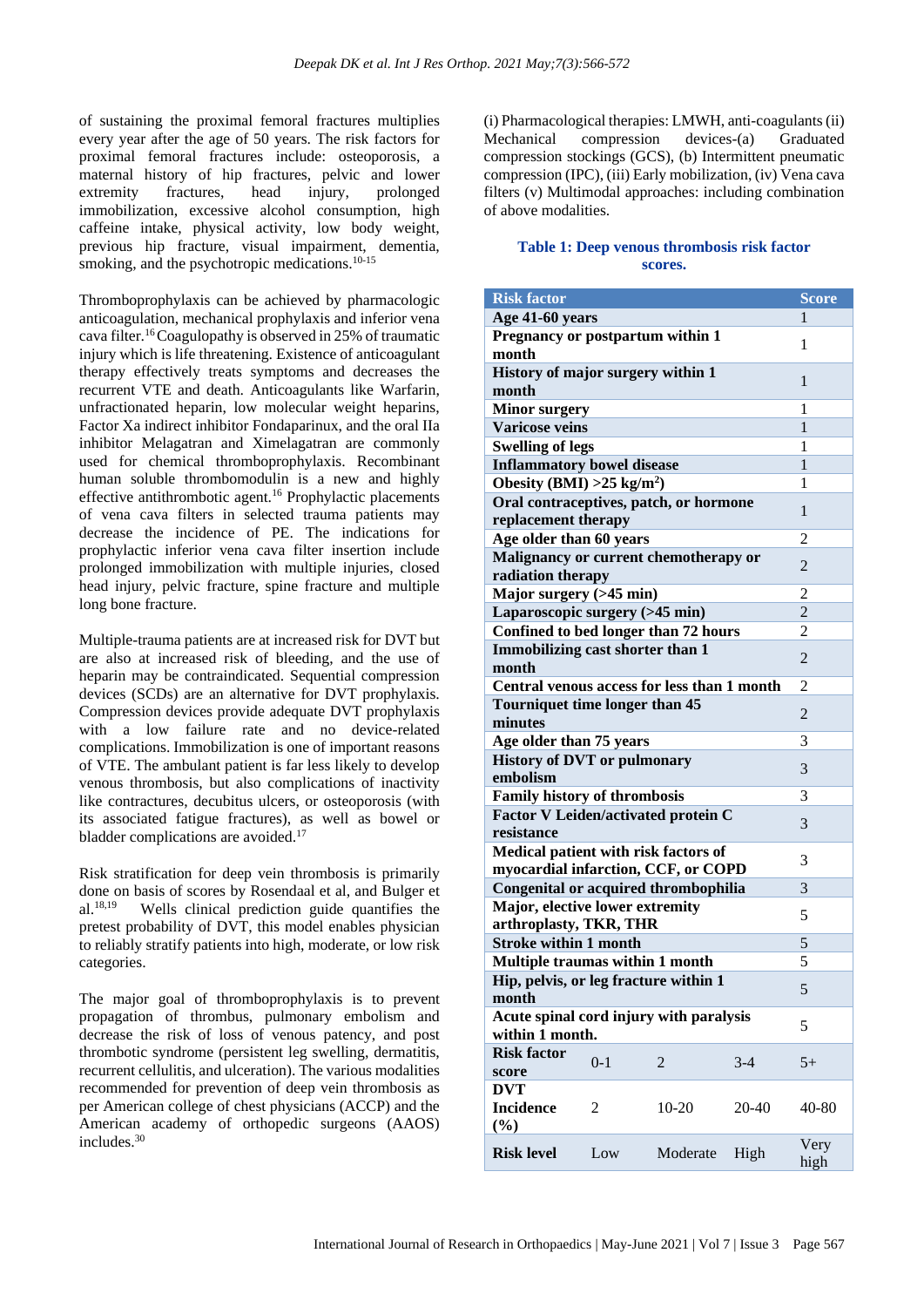### **Table 2: Wells score stratification grouped in either a 2 or 3 risk group scoring system**

| <b>Risk factors</b>                         |              |                       | <b>Score</b> |  |
|---------------------------------------------|--------------|-----------------------|--------------|--|
| Active cancer (treatment ongoing, or        | $+1$         |                       |              |  |
| within 6 months or palliative               |              |                       |              |  |
| Paralysis or recent plaster                 |              |                       |              |  |
| immobilization of lower extremities         | $+1$         |                       |              |  |
| Recently bedridden for more than 3 days     |              |                       |              |  |
| or major surgery less than 4 weeks prior    | $+1$         |                       |              |  |
| Localized tenderness along the              |              |                       |              |  |
| distribution of the deep venous system      | $+1$         |                       |              |  |
| <b>Entire leg swelling</b>                  | $+1$         |                       |              |  |
| Calf swelling more than 3 cm compared       |              |                       |              |  |
| with asymptomatic leg                       | $+1$         |                       |              |  |
| Pitting edema (greater than                 |              |                       |              |  |
| $+1$<br>asymptomatic leg)                   |              |                       |              |  |
| <b>Previous DVT</b> documented              |              |                       | $+1$         |  |
| Collateral superficial veins (non-          |              |                       |              |  |
| $+1$<br>varicose)                           |              |                       |              |  |
| Alternative diagnosis (as likely or greater |              |                       |              |  |
| $-2$<br>than that of DVT)                   |              |                       |              |  |
| Probability (3 risk                         | <b>Total</b> | <b>Probability of</b> |              |  |
| group)                                      | score        | DVT(%)                |              |  |
| Low risk                                    | $\theta$     | 5                     |              |  |
| Moderate risk                               | $1 - 2$      | 17                    |              |  |
| High risk                                   | >2           | 53                    |              |  |
| Probability (2 risk group)                  |              |                       |              |  |
| Low risk (DVT                               |              |                       |              |  |
| unlikely)                                   | ${<}2$       | 6                     |              |  |
| High risk (DVT                              |              |                       |              |  |
| likely)                                     | 2<br>28      |                       |              |  |

## **METHODS**

This was a prospective study carried out at tertiary care hospital of Indian armed forces and studied the efficacy of combined use of soluble Aspirin, mechanical prophylaxis and early mobilization in prevention of DVT in surgically managed proximal femoral fractures without use of conventional chemical prophylaxis such as LMWH.

The present study included 50 consecutive patients who sustained trauma around the hip joint and underwent internal fixation in the form of dynamic hip screw, proximal femoral nailing or cannulated cancellous screws. Inclusion and exclusion criteria (Table 3) was followed and the flow of participants is illustrated (Figure 1). It was a longitudinal study with the subjects evaluated at multiple points in time. The prophylaxis regime was risk stratified as per the recommendations of American academy of orthopedic surgeons' recommendations for DVT prophylaxis.<sup>20</sup>

The patients were observed post operatively during hospital admission as well as up to 12 weeks post discharge from hospital. All of them received standardized DVT prophylaxis regime, early mobilization, soluble aspirin (next day from surgery and continued 4 weeks post operatively) and application of pneumatic compression devices (KENDALL SCD EXPRESS compression system). The patients were encouraged to perform active and passive physical exercises as tolerated. Postoperative doppler ultrasound was done on HDI 4000 (Philips medical systems Inc., Boston, MA, USA) for all the patients on both the lower limbs using linear probe (5.38- 12 MHz) at 2 weeks post op,  $6<sup>th</sup>$  week, and  $12<sup>th</sup>$  week post op to access evidence of DVT, thereby excluding any patient with clinical or subclinical DVT as a result of trauma and surgical intervention.

All patients received thromboprophylaxis using tab Disprin, pneumatic compression devices and early mobilization. A record was maintained about the involved side, the type of surgery, and the position during surgery for both the groups. Patients were mobilized in bed as tolerated postoperatively, static and dynamic exercises were started on the next day after the surgery. It was ensured that none of the patients was immobilized in bed for more than 3 days after the surgery. All the patients were examined daily for clinical signs of DVT like diffuse swelling of the leg and foot, calf tenderness (Moses' sign) and Homan's sign (pain on passive dorsiflexion of foot).

Doppler ultrasound was performed on the 141h postoperative day on the same machine for all the patients on both lower limbs to look for DVT. The radiologist was blinded about the study and group of the patients. The Doppler assessment included examination of bilateral common femoral, superficial femoral, popliteal, anterior tibial and posterior tibial veins. They were assessed for flow, visualized thrombus, compressibility, and augmentation. A diagnosis of DVT was made when there was visualization of thrombosis, absence of flow, and lack of compressibility or augmentation. The thrombi were classified to be proximal if they were found in popliteal vein or more proximal locations, and distal if they involved tibial or calf muscle veins. Patients who had both proximal and distal thrombus were classified as having proximal thrombosis. The patients having evidence of DVT on Doppler examination were treated according to the American college of chest physicians' guidelines.

The subjects were evaluated both clinically and for clinical as well as by duplex ultrasound studies.

## **Table 3: Inclusion and Exclusion criteria**

| <b>Inclusion criteria</b>                                                                                                     | <b>Exclusion criteria</b>                                                                                                                                                                                                                                                              |
|-------------------------------------------------------------------------------------------------------------------------------|----------------------------------------------------------------------------------------------------------------------------------------------------------------------------------------------------------------------------------------------------------------------------------------|
| $Age>18-80$ years<br>undergone<br>internal fixation<br>of hip with<br>dynamic hip<br>screw and<br>proximal femoral<br>nailing | Skeletally immature subjects,<br>Subjects with associated fractures<br>around the knee were excluded,<br>Revision surgeries<br>Patients with pre-existing DVT,<br>Patients with pre-existing<br>Coagulopathy, Patients already<br>taking aspirin/anticoagulant.<br>Polytrauma patients |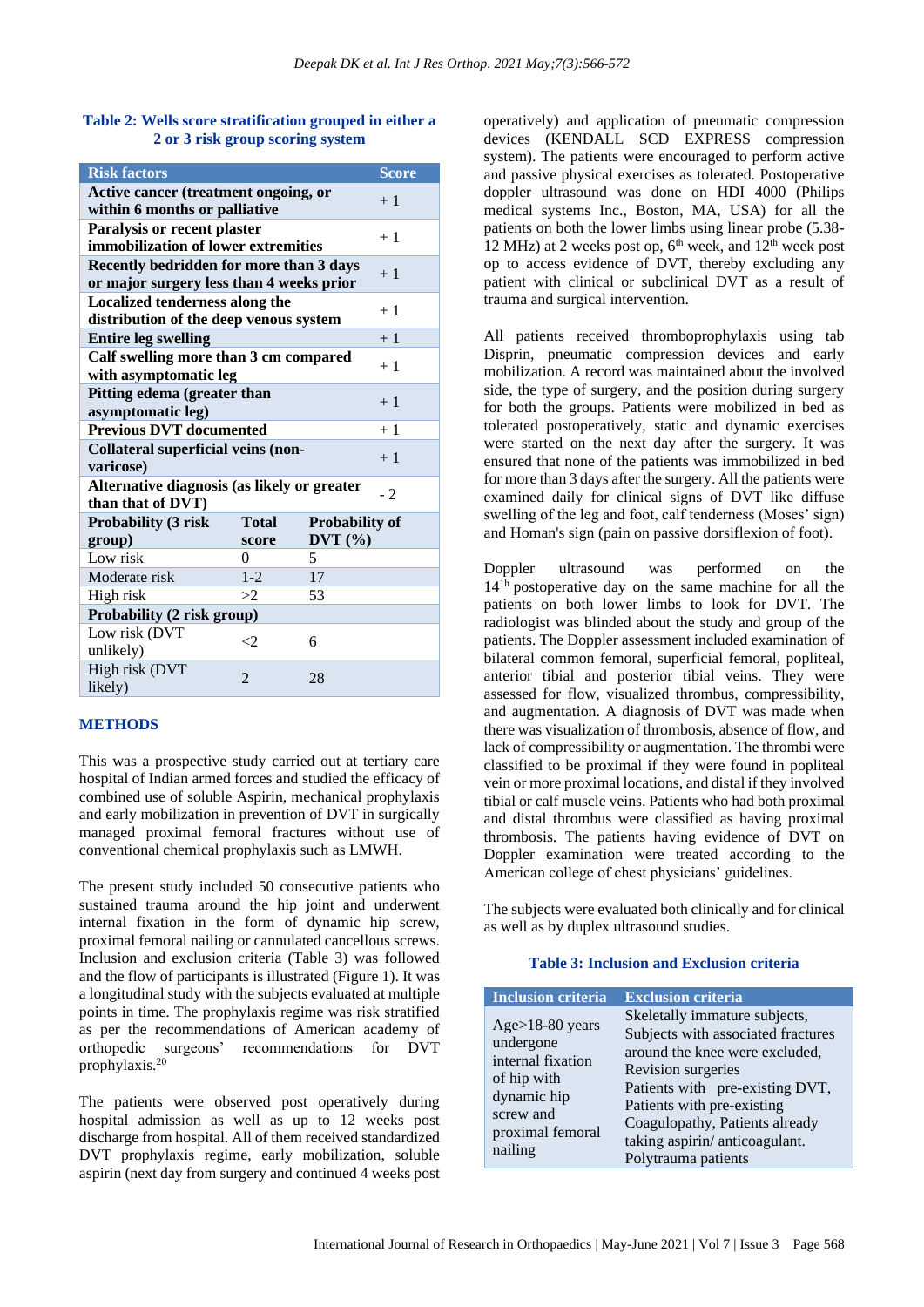

**Figure 1: Participant flow for the study.**



**Figure 2: Mechanical compression device and aspirin. (A-C) Pneumatic compression device, (D) Soluble aspirin tablets.**



**Figure 3: Modes of fixation proximal fracture femur. (A) Proximal femoral nail, (B) Dynamic hip screw, (C) Cannulated cancellous screw.**

#### **RESULTS**

The study was conducted and consecutive 50 patients as per inclusion and exclusion criteria were included. The study was prospective observational, assessment for incidence of deep vein thrombosis was carried out clinically as well as radiologically (by the Doppler evaluation).

The distribution pattern was more on higher side of male gender (60%). Out of 50 patients, 60% (30) were male and 40% (20) where female was in this study. Average age of study population was 67.38±18.95 years as shown in the Figure 4.



#### **Figure 4: Gender distribution of study population.**

The distribution pattern of proximal femur fracture and assessed for signs and symptoms of deep vein thrombosis, comprised mainly of Intertrochanteric fracture femur (n=42, 84%) (Table 4).

### **Table 4: Proximal femoral fracture patients assessed for DVT.**

| <b>Diagnosis</b>                              | N  | <b>Percent</b><br>$($ %)    |
|-----------------------------------------------|----|-----------------------------|
| <b>Basicervical fracture neck of</b><br>femur | 4  | 8                           |
| Intertrochanteric fracture<br>femur           | 42 | 84                          |
| <b>Nonunion fracture neck</b><br>femur        |    | $\mathcal{D}_{\cdot}$       |
| Reverse oblique<br>intertrochanteric fracture |    | $\mathcal{D}_{\mathcal{L}}$ |
| Subtrochanteric fracture                      | 1  | $\mathfrak{D}$              |
| <b>Transcervical fracture neck</b><br>femur   |    |                             |

The patients were evaluated clinically for the signs and symptoms of deep vein thrombosis and swelling of limb was noted in  $n=33(66%)$  and  $n=17(34%)$  as shown in the Figure 5.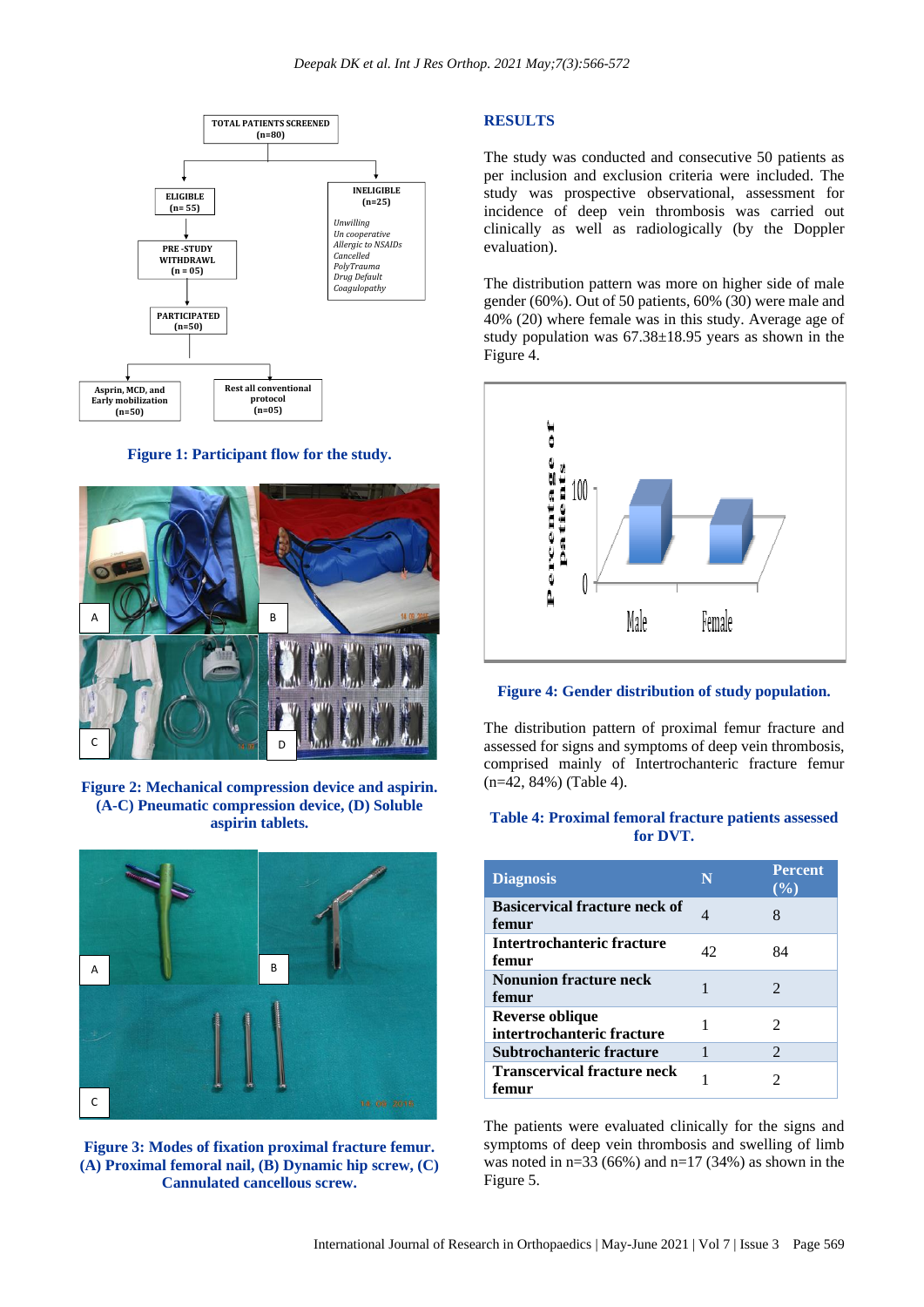

**Figure 5: Incidence of swelling of limb.**

Patients were managed surgically with dynamic hip screw  $(n=17, 34\%)$ , cannulated cancellous screw  $(n=2, 4\%)$  and proximal femoral nailing (n=31, 62%). Patients were initiated with study protocol post-surgery on soluble aspirin 75 mg HS, mechanical compression device for DVT and patients encouraged for early mobilization the next post Op day (Table 5). Radiological and clinical evaluation for DVT was carried out at 2-week, 6 week and 12 weeks post operatively. The findings at 2-week suggested features of deep vein thrombosis in 1 patient  $(n=1, 2\%, p<0.003)$ , at 6 week and 12 week no patient had findings of DVT ( $n=50$ , 100%,  $p<0.001$ ). The findings are illustrated in Figure 6.

#### **Table 5: DVT prophylaxis regime.**

| <b>DVT</b> prophylaxis               | N (number of Percent |       |
|--------------------------------------|----------------------|-------|
| regime                               | patients)            | (9/0) |
| <b>Early</b> mobilization            | 50                   | 100   |
| <b>Pneumatic</b><br>compression      | 50                   | 100   |
| Soluble aspirin<br><b>Prescribed</b> | 50                   | 100   |



**Figure 6: Assessment of DVT by color Doppler and flow index.**

Two percent patients of total population showed occurrence of DVT in distal veins while 98% were free from DVT after 2 weeks of surgical intervention. All the patients were free from DVT at 6 weeks postoperatively onwards.

#### **DISCUSSION**

The present study was conducted to assess effect of soluble aspirin, pneumatic compression devices and early mobilization as deep vein thrombosis prophylaxis regime in patients with proximal femoral fracture managed by internal fixation. This was a prospective observational study conducted in department of orthopedics, military hospital, Kirkee, Pune after obtaining ethical committee approval.

Patients with a proximal femoral fracture are at particularly high risk for both deep venous thrombosis and pulmonary embolism requiring some form of preoperative and postoperative thromboembolic prophylaxis. $21$  The elderly population (age>50 years) mainly suffers from proximal femoral fracture. This large group of patients are at high risk for the development of deep venous thrombosis (DVT) with 91% of incidence and prevalence of fatal pulmonary embolism following hip fracture has been reported up to  $7.5\%$ .  $22-24$ 

This prospective study was designed to evaluate effect of different modalities of prophylaxis for DVT in patients with proximal femoral fracture. Out of 50 patients, 60% were male and 40% were female with mean age of 67.38±18.95 years. A study performed by Li et al included 41% of male and 59% of female in study aged 65-97 years. This difference might be related to difference between the total numbers of subjects involved in study. Li T et al included 82 number of patients with proximal femur fracture.<sup>25</sup> Sartoretti et al revealed that 80% of patients with femur fractures presented with cardiovascular, 41% with pulmonary, 67% with gastrointestinal and 71% with neurologic disorder or complains. In our study, 52% of patients with femur fractures were associated with either one complains like diabetes mellitus, hypertension, cancer whereas 48% of patients were not associated with any co morbid condition.<sup>26</sup> Swelling of limb was observed in  $66\%$ of patients with proximal femur fracture while 44% were free from such clinical sign. Kazmi et al found that all the patients with proximal femoral fracture developed edema postoperatively.<sup>27</sup>Holm et al also found thigh swelling in postoperative proximal femoral fracture patients.<sup>28</sup>

Intertrochantric fracture femur was found in 84% (n=42) of patients with proximal femoral fracture. Westrich et al assessed pneumatic compression with aspirin for thromboembolic disease prophylaxis in patients with hip fracture. Findings of this study suggested that only 1% of high-risk population was associated with DVT 3 months after surgical intervention.29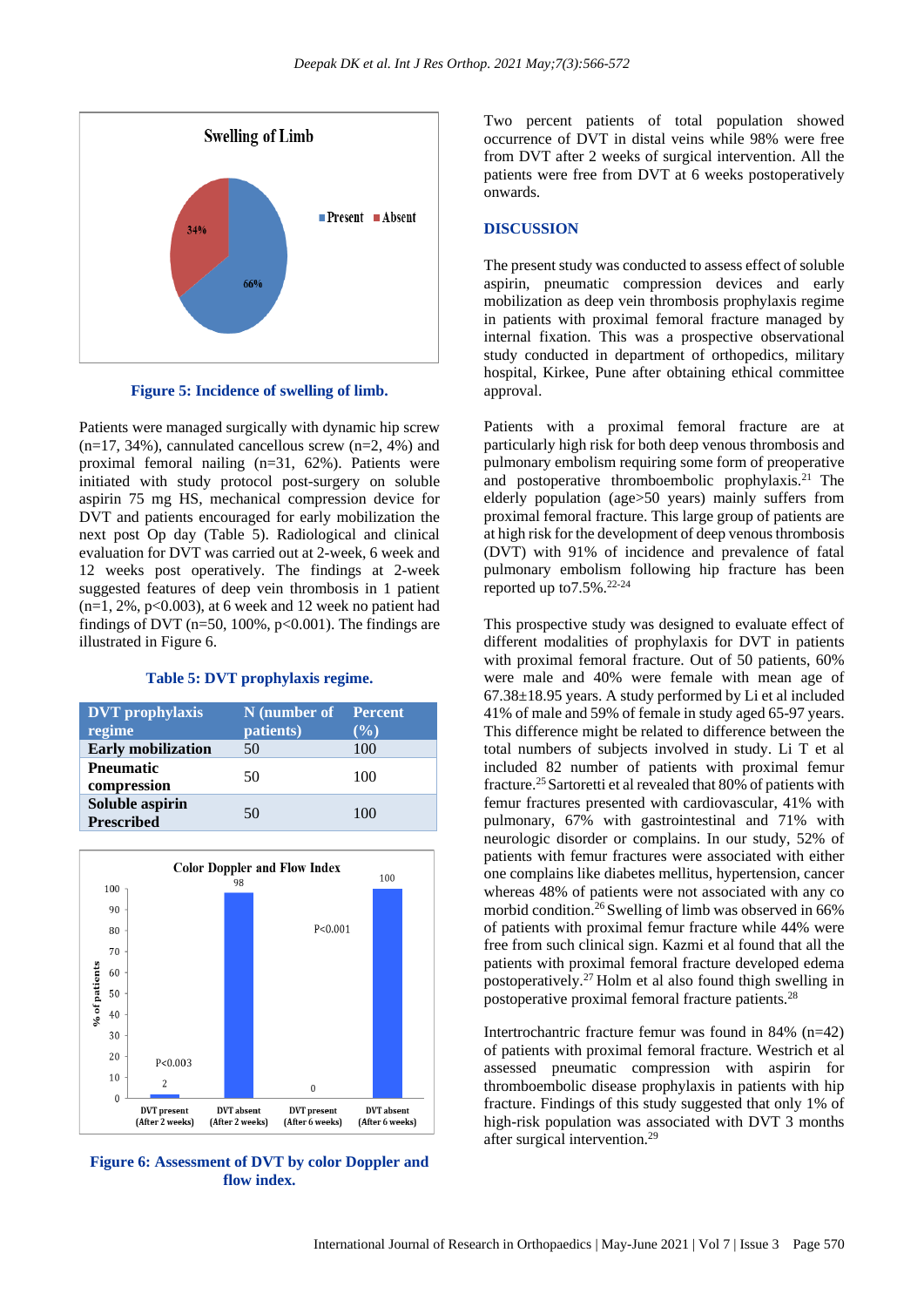In present study, all patients were enrolled for early mobilization, pneumatic compression and soluble aspirin as prophylaxis regimen for DVT. DVT was assessed by colour Doppler and flow index at 2 and 6 weeks postoperatively. We found DVT was absent in 98% of patients at 2 weeks postoperatively. Moreover, 6 weeks after surgical intervention all the patients were free from deep vein thrombosis, findings of our study are consistent with reported data. This study supports the literature that prophylaxis regime (soluble aspirin, mechanical prophylaxis and early mobilization) for DVT in patients with proximal femoral fracture is useful in prevention of progression of thromboembolic disease. Serial colour Doppler examination revealed that 100% patients were free from DVT.

### **CONCLUSION**

Venous thromboembolism (VTE) and pulmonary embolism (PE) are common complication in patients undergoing orthopedic surgery, especially proximal femoral fracture fixation. In many patients, postoperative deep vein thrombosis (DVT) of the lower limbs is often asymptomatic whereas fatal PE is the first clinical manifestation of postoperative VTE.

It is inappropriate to depend on early diagnosis to initiate the treatment for thromboembolism. Prophylaxis is strategy of choice to decrease incidence of VTE after surgery. When risk of bleeding complications is less pharmacological prophylaxis is preferred while prophylaxis with mechanical methods is used in patients at high risk of bleeding complications.

The results from our study suggest that by combination of pharmacological as well as mechanical procedures provide prophylaxis of postoperative VTE. Risk for VTE has been adequately evaluated and the benefit of thromboprophylaxis established by using ultrasound technique.

*Funding: No funding sources*

*Conflict of interest: None declared Ethical approval: The study was approved by the institutional ethics committee*

#### **REFERENCES**

- 1. Heit JA, Silverstein MD, Mohr DN, Petterson TM, O'Fallon WM, Melton LJ III. Predictors of survival after deep vein thrombosis and pulmonary embolism: a population-based, cohort study. ArchIntern Med. 1999;159(5):445-53.
- 2. Tagalakis V, Patenaude V, Kahn SR, Suissa S. Incidence of and mortality from venous thromboembolism in a real-world population: The Q-VTE Study Cohort. AmJ Med. 2013;126-9.
- 3. Eppsteiner RW, Shin JJ, Johnson J, Van Dam RM. Mechanical compression versus subcutaneous heparin therapy in postoperative and posttrauma patients: a

systematic review and meta-analysis. World J Surg. 2010;34(1):10-19.

- 4. Pengo V, Lensing AW, Prins MH. Thromboembolic Pulmonary Hypertension Study Group. Incidence of chronic thromboembolic pulmonary hypertension after pulmonary embolism. N Engl J Med. 2004;350(22):2257-64.
- 5. Kahn SR, Ginsberg JS. Relationship between deep venous thrombosis and the post thrombotic syndrome. Arch Intern Med. 2004;164(1):17-26.
- 6. Fox KM, Magaziner J, Hebel JR. Intertrochanteric versus femoral neck fractures: differential characteristics, treatment, and sequelae. J Gerontol a Biol Sci Med Sci. 1999;54:M635-40.
- 7. Zuckerman JD. Hip fracture. N Engl J Med. 1996;334:1519-25.
- 8. Nagi ON, Dhillon MS, Katariya S, Mayeeb SM. Deep vein thrombosis after major surgery-evaluation by compression ultrasonography. Indian J Orthop. 1999;33:200-3.
- 9. Agarwala S. DVT is common in Indian patients undergoing orthopaedic surgery. Presented at the third biennial conference, Indian Arthroplasty Association, India Habitat Center, New Delhi. 2000.
- 10. Cummings SR, Nevitt MC, Browner WS. Risk factors for hip fracture in white women. Study of Osteoporotic Fractures Research Group. N Engl J Med. 1995;332:767-73.
- 11. Hernandez-Avila M, Colditz GA, Stampfer MJ. Caffeine, moderate alcohol intake, and risk of fractures of the hip and forearm in middle-aged women. Am J Clin Nutr. 1991;54:157-63.
- 12. Paganini-Hill A, Chao A, Ross RK, Henderson BE. Exercise and other factors in the prevention of hip fracture: The Leisure World study. Epidemiology. 1991;2:16-25.
- 13. Farmer ME, Harris T, Madans JH. Anthropometric indicators and hip fracture. The NHANES I epidemiologic follow-up study. J Am Geriatr Soc. 1989;37:9-16.
- 14. Finsen V, Benum P. The second hip fracture. An epidemiologic study. Acta Orthop Scand. 1986;57:431-3.
- 15. Ray WA, Griffin MR, Downey W. Benzodiazepines of long and short elimination half-life and the risk of hip fracture. JAMA. 1989;262:3303-7.
- 16. Toker S, Hak DJ, Morgan SJ. Deep Vein Thrombosis Prophylaxis in Trauma Patients. Thrombosis. 2011;2011:505373.
- 17. Liu LT, Ma BT. Prophylaxis against venous thromboembolism in orthopedic surgery. Chin J Traumatol. 2006;9(4):249-56.
- 18. Kearon C. Epidemiology of venous thromboembolism. Semin Vasc Med. 2001;1(1):7-26.
- 19. Rosendaal FR. Venous thrombosis: a multicausal disease. Lancet. 1999;353(9159):1167-73.
- 20. Gillies TE, Ruckley CV, Nixon SJ. Still missing the boat with fatal pulmonary embolism. Br J Surg. 1996;83(10):1394-5.